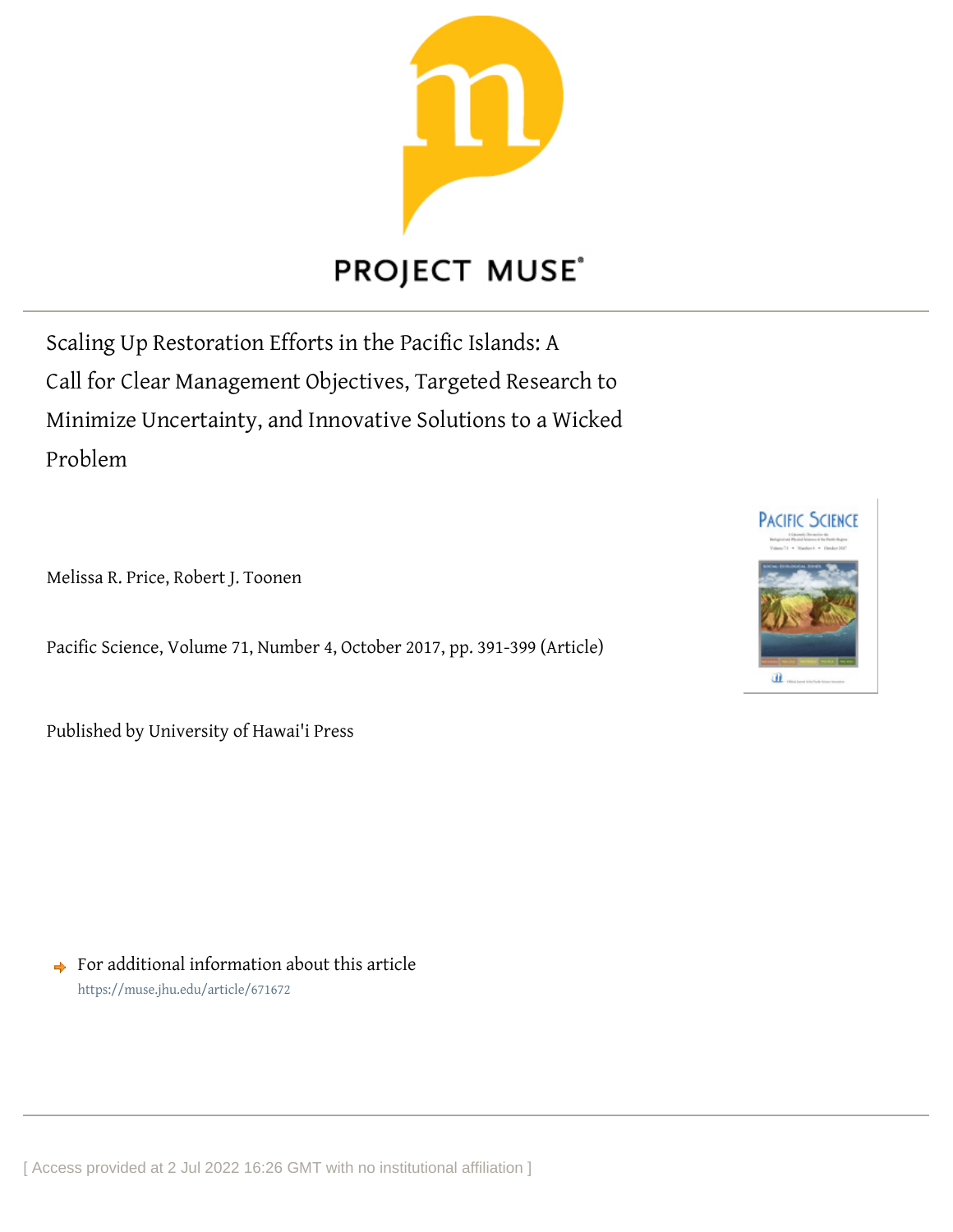# **Scaling Up Restoration Efforts in the Pacific Islands: A Call for Clear Management Objectives, Targeted Research to Minimize Uncertainty, and Innovative Solutions to a Wicked Problem**<sup>1</sup>

*Melissa R. Price*2,4 *and Robert J. Toonen*<sup>3</sup>

**Abstract:** Today, restoration of resilient native ecosystems that minimize extinction risk and maximize ecosystem services has never been more important. Success stories, such as that of Hakalau Forest National Wildlife Refuge and papers in this special feature, demonstrate the value in large-scale efforts. However, the number of decision makers involved and siloed agencies responsible for land and nearshore coastal management, incomplete or contradictory knowledge regarding community and ecosystem dynamics, the large costs associated with complete restoration, and the interconnectedness of restoration decisions with social, cultural, policy, and economic dimensions, clearly classify the process of attempting large-scale restoration of degraded systems as a wicked problem. We wish to outline three focal areas that specifically address each of the challenges associated with wicked problems and that may improve the likelihood of achieving restoration goals. First, managers and decision makers must identify clear objectives that will guide decisions regarding restoration actions. Second, research funded through conservation initiatives should be aimed at reducing uncertainty in ways that increase the probability of choosing a set of management actions likely to have a desirable outcome. Finally, we need innovative solutions that borrow from industries that have already discovered economy of scale, as well as partnerships among those in the fields of social science, economics, policy, and the natural sciences. The collection of articles in this special feature illustrate how objective-driven studies, high-value research in areas of uncertainty, and collaborations among economists, cultural practitioners, and scientists can move us toward the identification of optimal solutions. Ultimately, we wish to restore systems in ways that reduce conservation reliance and result in resilient, self-sustaining native ecosystems.

THE PACIFIC ISLANDS face ongoing threats to native ecosystems, including introduced

predators, pests, disease, wildfire, and a loss of suitable habitat due to human development, climate change, and sea level rise (Arcilla et al. 2015, Taylor and Kumar 2016, Cowie et al. 2017). Due to the massive number of extinctions since human arrival, gaps in native mutualisms among plants, pollinators, and seed dispersers contribute to ongoing population declines in native species (Hanna et al. 2013, Miller et al. 2015, Pejchar 2015).

Less than half of the landscape in Hawai'i is currently covered by native vegetation (Gon et al. 2006), and this is unlikely to change without intentional, intensive restoration efforts. Ecosystems dominated by nonnative species, in many cases intentionally introduced to reduce erosion and improve groundwater recharge, are often resistant to

<sup>&</sup>lt;sup>1</sup> Manuscript accepted 15 May 2017.

<sup>2</sup> Department of Natural Resources and Environmental Management, College of Tropical Agriculture and Human Resources, University of Hawai'i at Mänoa, Honolulu, Hawai'i 96822.

<sup>3</sup> Hawai'i Institute of Marine Biology, School of Ocean and Earth Sciences and Technology, University of Hawai'i at Mänoa, Käne'ohe, Hawai'i 96822.

<sup>4</sup> Corresponding author (e-mail: pricemel@hawaii .edu).

Pacific Science (2017), vol. 71, no. 4:391–399 doi:10.2984/71.4.1

Creative Commons Attribution-NonCommercial-NoDerivatives 4.0 International License. See BioOne (http://www.bioone.org/toc/pasc/current).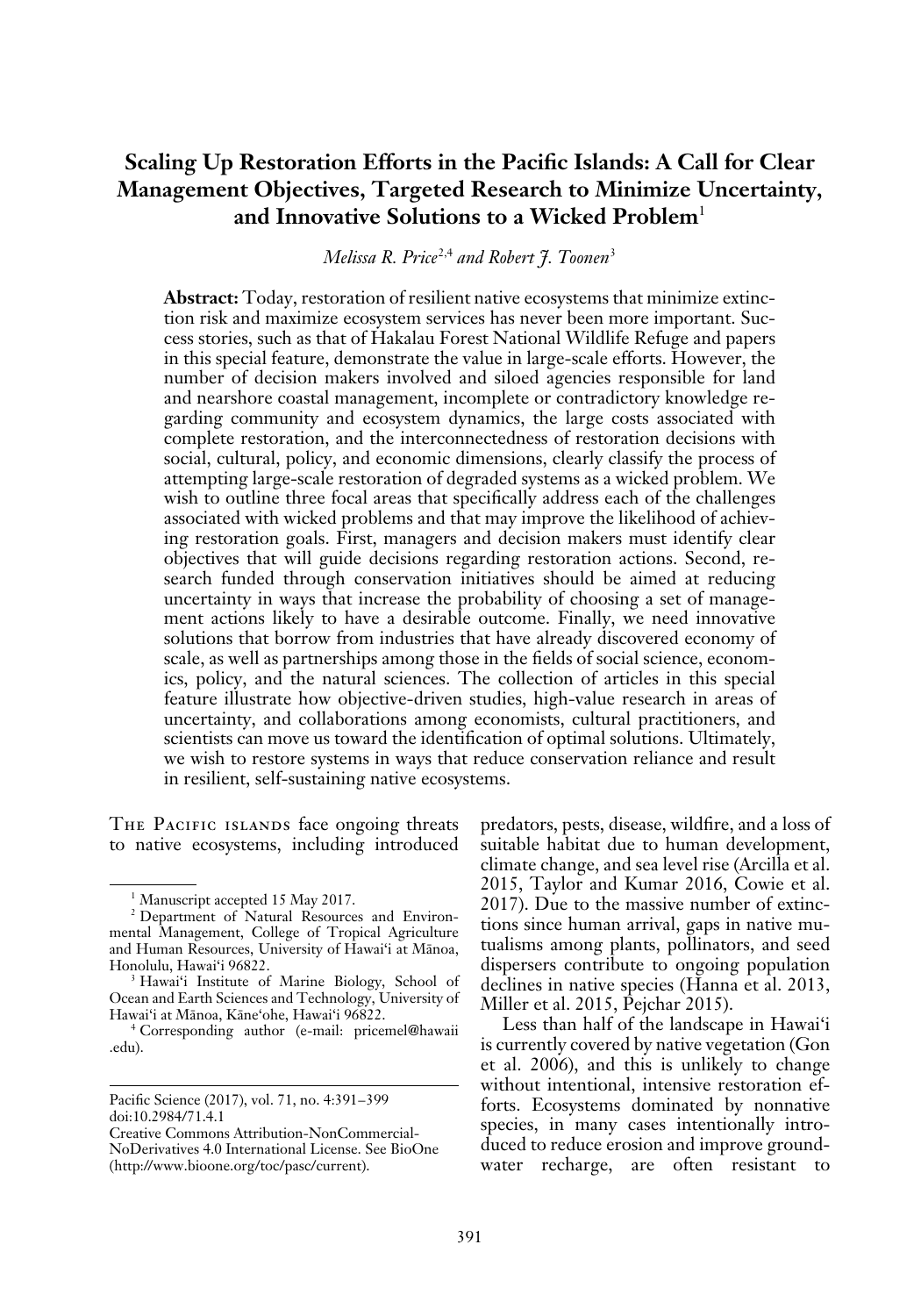recolonization by native species (Ostertag et al. 2008). Additional novel pests and diseases arrive in the Islands each year as hitchhikers on shipped goods and human travelers (Hulme 2009). Wildfires, exacerbated by drought conditions, are also increasing the rate of conversion from native- to nonnativedominated systems (Trauernicht et al. 2015).

Today, the restoration of resilient native ecosystems that minimize extinction risk and maximize ecosystem services has never been more important. Given the accelerated loss, the best defense of native ecosystems in Hawai'i may be a good offense. We must work to restore native landscapes in places dominated by invasive vegetation and introduced wildlife. Success stories, such as those of Hakalau Forest National Wildlife Refuge (Camp et al. 2010) and papers in this special feature (Judge et al. 2017, Kurashima et al. 2017, Powell et al. 2017, Rowe et al. 2017, Wada et al. 2017, Winter and Lucas 2017), demonstrate the value in large-scale efforts. Novel landscape management approaches may now be used to restore native vegetation at large scales on deserted ranchlands, abandoned agricultural landscapes, and nonnativedominated forests (Friday et al. 2015). Efforts at restoration must also be scaled up in wetlands, estuaries, and marine habitats such as coral reefs and seagrass beds to create resiliency throughout landscapes from mountain ridges to the nearshore waters receiving those land-based inputs (mauka to makai).

The large number of decision makers involved and agencies responsible for land and nearshore coastal management, incomplete or contradictory knowledge regarding community and ecosystem dynamics, the large costs associated with complete restoration, and the interconnectedness of restoration decisions with social, cultural, policy, and economic dimensions clearly classify the process of attempting large-scale restoration of degraded systems as a wicked problem (Rittel and Webber 1973). In this special collection of articles featured in *Pacific Science,* we invited authors to submit manuscripts addressing restoration of native ecosystems at a landscape scale.

Although we do not pretend to offer silver bullets to solve challenges facing restoration efforts in the Pacific, we wish to outline three focal areas that specifically address each of the challenges associated with wicked problems and that may improve the likelihood of achieving restoration goals. First, managers and decision makers must identify clear objectives that will guide decisions regarding restoration actions. Second, research funded through conservation initiatives should be aimed at reducing uncertainty in ways that increase the probability of choosing a set of management actions likely to have a desirable outcome. Finally, we need innovative solutions that borrow from industries that have already discovered economy of scale, as well as partnerships among researchers and practitioners in the fields of social science, economics, policy, and the natural sciences.

### *Clearly Defined Objectives*

Fundamental objectives, often based on societal values or policy mandates, govern the choices of decision makers (Keeney 1992). Transparency in setting fundamental objectives may improve accountability, public trust, and efficiency in identifying optimal solutions (Elliott and Resnik 2014). Fundamental objectives for state and federal land managers are likely to include minimizing costs, minimizing extinction risk for native species, maximizing groundwater recharge, and preserving access to and ecological integrity for cultural sites. Engaging stakeholders in the decision-making process can minimize conflict and increase support for management actions, particularly when stakeholder objectives are incorporated alongside decisionmaker objectives (Ananda and Herath 2003). Stakeholder objectives might include maximizing recreational access to designated lands, maximizing opportunities for cultural practice and education, maximizing agricultural production on designated lands, or maximizing access to subsistence resources such as game or forestry species or fisheries.

The ways in which we achieve fundamental objectives, referred to as means objectives, are often confused with fundamental objectives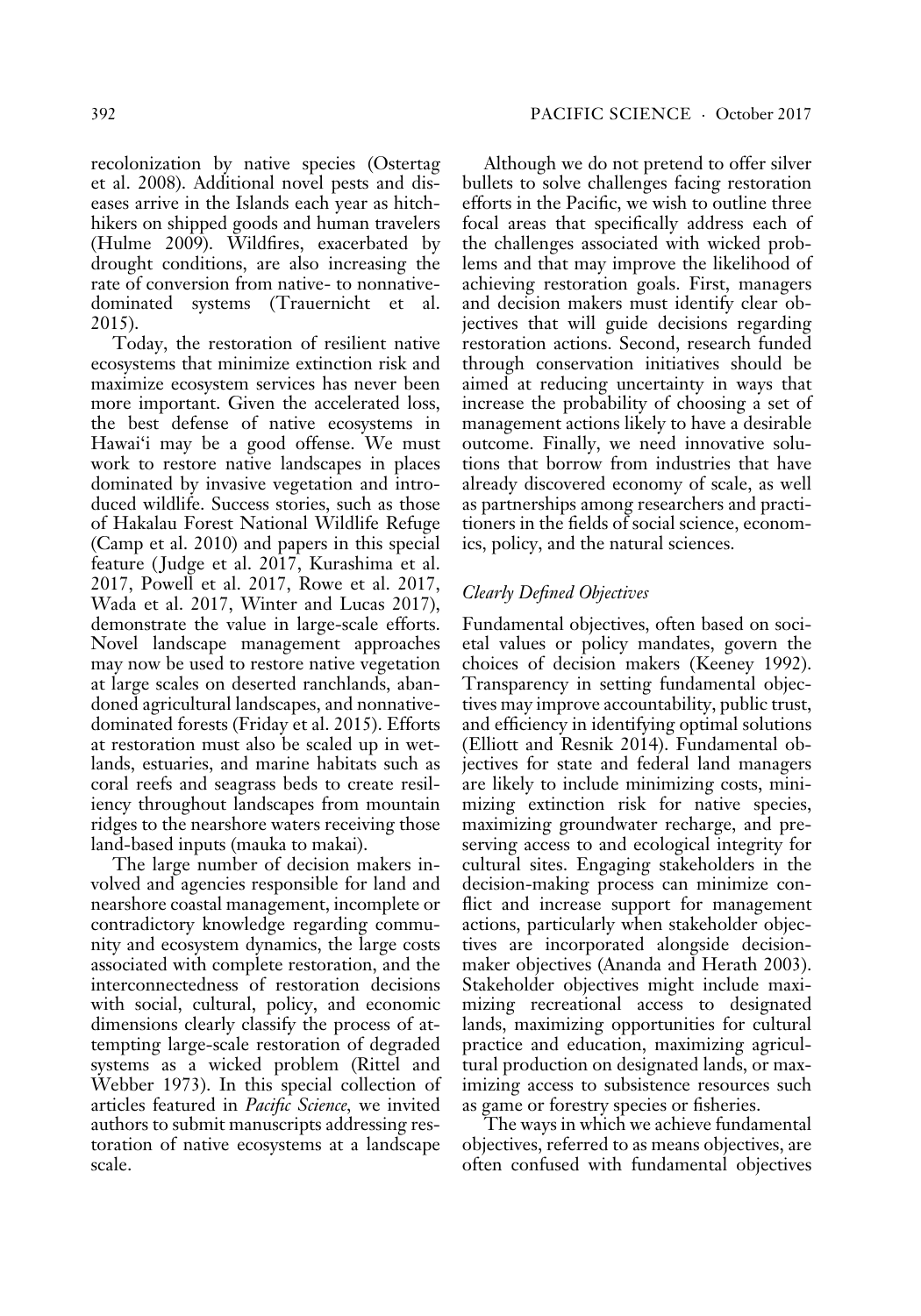(Keeney 1992). For example, the removal of invasive species is often seen as a fundamental objective. This focus on a threat, rather than on the fundamental objectives that motivate removal of invasive species, may distract from the identification of the most efficient, costeffective solutions. Once decision makers, in consultation with stakeholders, have identified fundamental objectives, then all potential ways of achieving the fundamental objectives can be identified and weighed against one another. For example, removal of invasive species, soil amendments, outplanting, and fencing are all potential ways in which we might reduce extinction risk for native species. Clearly discriminating between fundamental and means objectives increases the likelihood that decision makers will choose solutions that are in line with policy and values.

Some threats are large enough that they are treated as fundamental objectives. For example, minimizing the risk of wildfire is a fundamental objective for many decision makers. The occurrence of wildfire is increasing in the Pacific islands (Trauernicht et al. 2015). In past decades wildfires mostly occurred in lowland agricultural areas, or in grassland, or dry forests. Recently, however, wildfires have begun to push into the periphery of wet native forest habitat. Wildfires may directly cause mortality of native species and may lead to extinctions if they occur in areas with rare species. However, they also offer opportunities for replanting with native plants, as wildfires remove invasive species, and may in some cases favor native plant species (Daehler and Goergen 2005). In Wada et al. (2017), the authors present a spatial assessment of costs associated with restoring habitat to achieve two different objectives, minimizing fire risk and maximizing groundwater recharge.

Competing management objectives often exist and must be factored into restoration decisions. For example, invasive slugs negatively impact outplanting success and reduce seedling survival (Joe and Daehler 2008). However, in areas where endangered native mollusks occur, molluscicide use to protect native plants would be counterproductive to the goal of minimizing extinction risk for endangered native snails. State decision makers in Hawai'i are tasked with managing feral pigs as both a game species, where the fundamental objective is to maximize harvest, and as an invasive species, where the management objective is to minimize impacts of feral pigs on native species. Likewise use preferences may differ, with some wanting access for wildlife harvest, whereas others may wish to conserve those same species, or the site may be sacred (or otherwise kapu) for cultural reasons that would be at odds with increased access for recreation and harvest. The likely existence of competing management objectives highlights the importance of engaging all stakeholders in the identification of both fundamental and means objectives (Failing et al. 2013).

#### *Minimizing and Accounting for Uncertainty*

Once all means objectives, or potential solutions, have been identified, decision makers must weigh out the probability that each potential solution has of achieving the prioritized fundamental objectives (Keeney 1992). However, there are often unknowns that produce uncertainty regarding the efficacy of various solutions (Regan et al. 2002, Hildebrandt and Knoke 2011, Yemshanov et al. 2012). For example, there is a high degree of uncertainty associated with climate change in restoration decisions (Yousefpour et al. 2012). In some cases, expert knowledge may be elicited to provide the likely outcome of various management actions (Martin et al. 2012). In other cases, research can reduce uncertainty by providing data regarding the range of improvement a particular solution is likely to achieve. For example, Hawaiian honeycreepers are threatened by both predation and avian malaria, and the magnitude of these threats is influenced by climate change (Rock et al. 2012). If the proportion of the population resistant to avian malaria is known, along with the likelihood of nonresistant individuals contracting the disease, one can weigh the solutions associated with disease control against solutions associated with predator control. Thus, the question decision makers must ask before tasking researchers is whether the reduction in uncertainty regarding a particular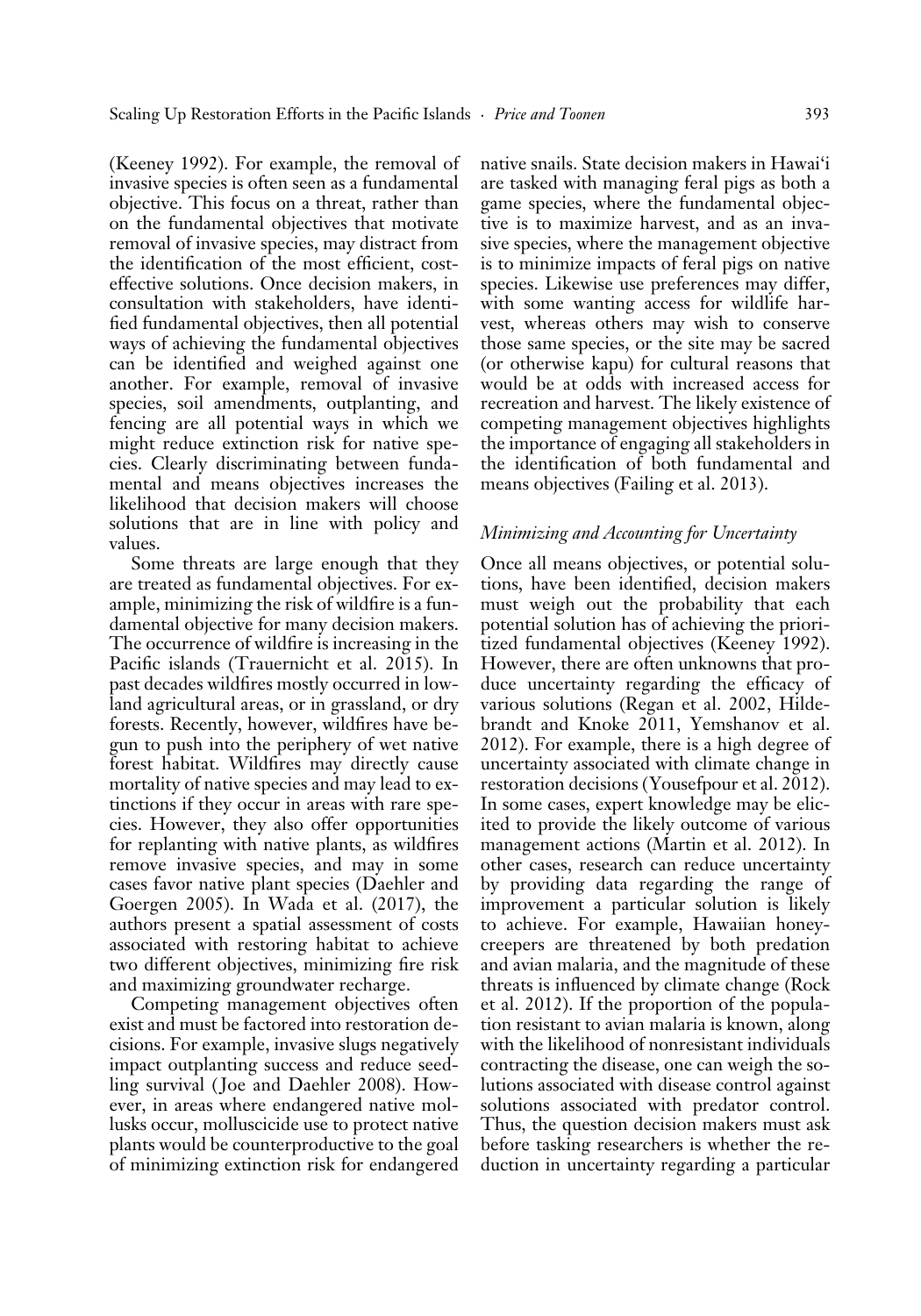solution is likely to change their decision in a way that increases the probability of achieving the fundamental objectives.

In the last 30 years, progress has been made in reducing uncertainty in the field of restoration ecology by identifying effective approaches to restoration, particularly in forest and grassland ecosystems. The complete eradication of introduced ungulates, rodents, or habitat-altering plants has been accomplished on a few small islands and within conservation fencing (Hess 2016, Judge et al. 2017). However, Judge et al. (2017) are quick to point out that the effort was substantial and costly, and there are considerable difficulties in scaling up to eradication efforts for entire populations on unfenced landscapes. Research on abiotic factors potentially influencing restoration efforts, such as nutrient cycling, light availability, and hydrology (Michaud et al. 2015), has reduced uncertainty regarding optimal restoration techniques.

Ungulate-exclusion fencing, targeted at excluding feral pigs, goats, mouflon sheep, or axis deer, depending on the island, and removal of cattle, has emerged as a large-scale first step in protection and restoration of native ecosystems (Leopold and Hess 2017). Benefits of removing ungulates include increasing biomass of microarthropod communities, important to soil decomposition ( Vtorov 1993); reductions in native plant and bird mortality due to rooting or foraging; habitat improvement for endangered species (Banko et al. 2014); a reduction in sedimentation and soil loss (Barrios-Garcia and Ballari 2012); and a reduction in transport of invasive seeds and disease (Nogueira-Filho et al. 2009, Samuel et al. 2011). In the special feature presented in this issue, Judge et al. (2017) present a detailed account of the effort required to eradicate ungulates from large fenced areas, and Kurashima et al. (2017) and Winter and Lucas (2017) highlight the importance of a historical ecological approach to ensure that biocultural restoration efforts have community buy-in and support.

Exclusion and removal of ungulates alone does not result in a native species–dominated system (Cabin et al. 2000, Scowcroft 2013) and may actually promote water runoff and sediment loss in some cases (Strauch et al. 2016). Removal of invasive grasses or other dominant invasive plant species, as well as intentional outplanting or seeding, are often necessary to allow establishment of native plant communities (Cabin et al. 2000, Ammondt et al. 2013, Pinto et al. 2015, Leopold and Hess 2017). The amount of weeding required may differ among sites (Cabin et al. 2002) or over time as nutrient dynamics shift ( Yelenik and D'Antonio 2013). Powell et al. (2017), in this issue, report a case study highlighting that, despite the high economic costs, ecological restoration can be achieved, and restoration costs decline with economies of scale, arguing that efforts at larger scales and longer time scales will be most costeffective.

Some conditions appear to favor natural regeneration or expansion of native vegetation and thus may greatly reduce the cost of restoration. Passive restoration can take place through root suckering, as nearby koa (*Acacia koa*) stands expand to fill gaps between planted stands (Scowcroft and Yeh 2013). Once competing nonnative species are removed and conditions are improved, germination from native seed banks may occur (Medeiros et al. 2014), but all plants do not serve equally well as nurse plants (Yelenik et al. 2015). Interactions among nitrogen fixation and uptake by native and nonnative plants may promote nonnative grasses and discourage germination of native plants ( Yelenik 2016). In contrast, some native plants, such as 'öhi'a lehua (*Metrosideros polymorpha*), promote germination and growth of native plants, potentially by facilitating appropriate microclimates and soil conditions and minimizing competition with nonnative grasses ( Yelenik 2016).

In addition to the removal of invasive plants and animals, targeted restoration of mutualistic relationships may be necessary for successful and persistent restoration. For example, plant communities may need intentional efforts to replace native pollinators or seed dispersers that are now extinct (Hanna et al. 2013, Pejchar 2015) or to protect the (often declining) populations of remaining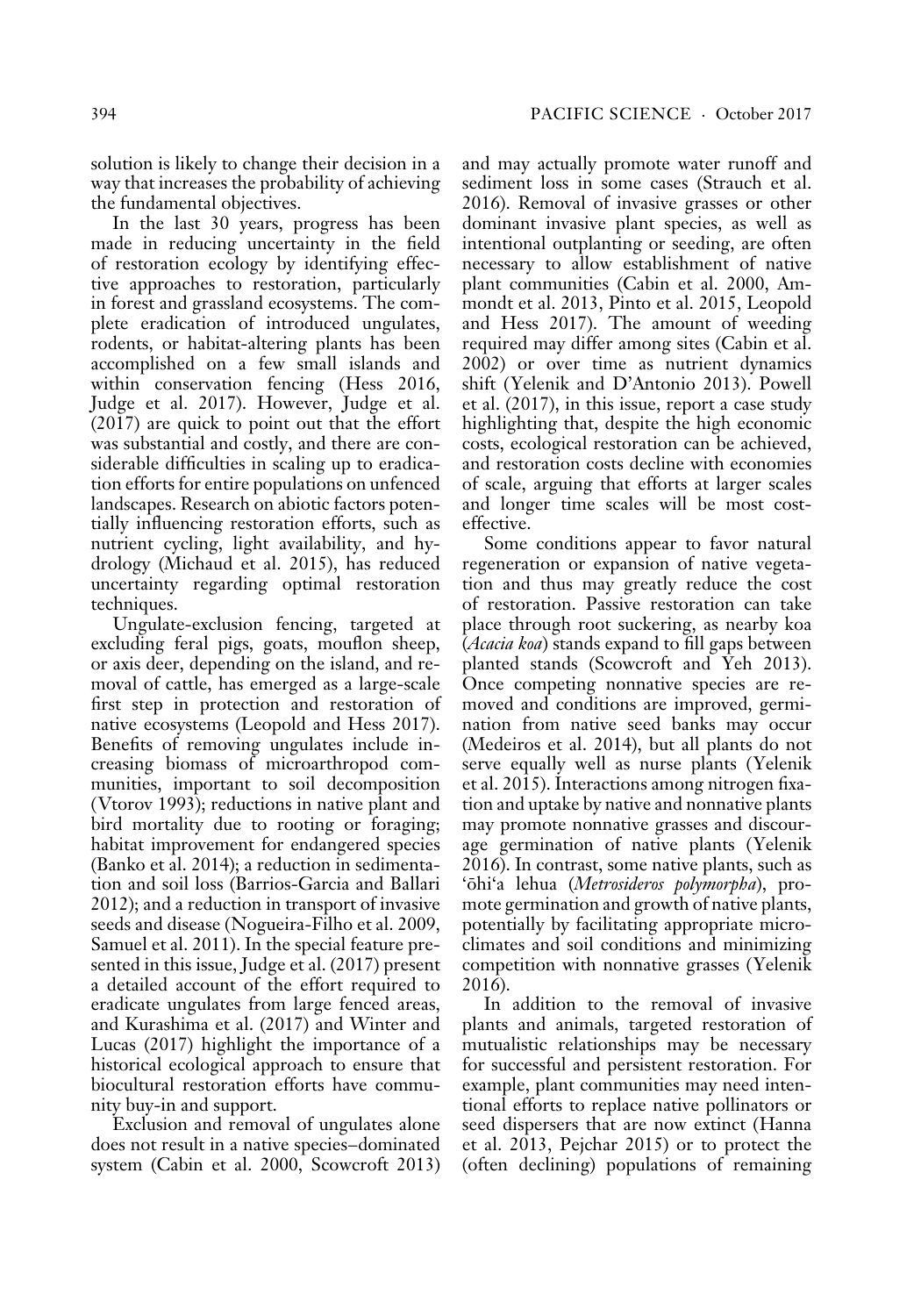native pollinators (Miller et al. 2015). In other cases, habitat restoration to conserve native animals may restore mutualistic relationships such as those between native plants, which provide nesting habitat, and seabirds, which deposit nitrogen into the system (Spatz et al. 2014, VanderWerf et al. 2014). For example, Rowe et al. (2017), in this issue, trace the flow of nutrients from seabirds through a forest ecosystem and show that nearly one-third of foliar nitrogen comes from marine sources (i.e., seabird feces). The montane forest seabirds in the Hawaiian Islands have been greatly reduced, both in number and in range, yet even in vastly reduced numbers, these birds impact soil and vegetation nutrient content (Rowe et al. 2017). Thus it is likely that seabirds in the Hawaiian Islands historically played a major role in controlling soil fertility in areas where they nested, and understanding and compensating for this decreased nutrient flow is vital to efforts to rebuild the ecosystem and restore endemic plants and wildlife (Rowe et al. 2017).

# *Innovative Partnerships for Sustainable Solutions*

Decision makers often lean toward solutions that are familiar, excluding novel ideas that could potentially be more effective. However, wicked problems such as restoration are defined by the interconnected nature of challenging social, cultural, economic, and policy dimensions (Rittel and Webber 1973). Innovative solutions are thus most likely to emerge from transdisciplinary partnerships between those who have already discovered economy of scale and those in the fields of social sciences, economics, policy, and the natural sciences. Several articles in this special feature address cultural, historical, and economic dimensions of restoration (Kurashima et al. 2017, Powell et al. 2017, Wada et al. 2017, Winter and Lucas 2017).

Community engagement in restoration efforts may have unexpected benefits, including cultural benefits (Kittinger et al. 2016, Kurashima et al. 2017). Volunteer labor buoys many restoration efforts, providing the manual labor for pulling weeds and outplanting native plants that otherwise would inflate

restoration costs (Holl and Howarth 2000). Winter and Lucas (2017), in this issue, point out that "comanagement efforts that take a biocultural approach (being aligned with community priorities and founded in cultural values) can increase community engagement and thus garner more support for conservation efforts than ones that exclude communities and indigenous cultural perspectives. With the onslaught of invasive species and the impacts of global climate change, large-scale conservation and restoration efforts need to utilize new tools, but that does not mean that these efforts need to reinvent the wheel. Long-term success of conservation efforts is more likely when they are built off of an engaged and supportive local community."

Restoration goals may be achieved through economic incentives for private landowners, particularly for *Acacia koa* forests (Goldman et al. 2008). The potential for profits from native timber production on former cattle ranching and agricultural lands is increasing as beef production costs have risen and farmers and ranchers look to diversify (Cox and Bredhoff 2003, Wilkinson and Elevitch 2003, Perroy et al. 2016). Other potential incentives include cost sharing via the Hawai'i Forest Stewardship Program, food security and production, and limited grazing of cattle in reforested areas (Goldstein et al. 2008).

However, depending on the management objective (i.e., maximize landowner profit, minimize extinction risk for native species, increase groundwater recharge, etc.) the returnon-investment may be nonlinear over time (Goldstein et al. 2008) and vary under future climate change scenarios as highlighted by Wada et al. (2017). The initial investment in restoration may be high, with low maintenance costs, resulting in a favorable long-term return on investment for ecosystem services such as groundwater recharge (Burnett et al. 2017), as native and restored forests conserve more water than forests dominated by nonnative species (Kagawa et al. 2009, Cavaleri et al. 2014, Hata et al. 2015).

Furthermore, as noted by Wada et al. (2017) and Powell et al. (2017), in this issue, different objectives might be met by different strategies or might vary spatially or tempo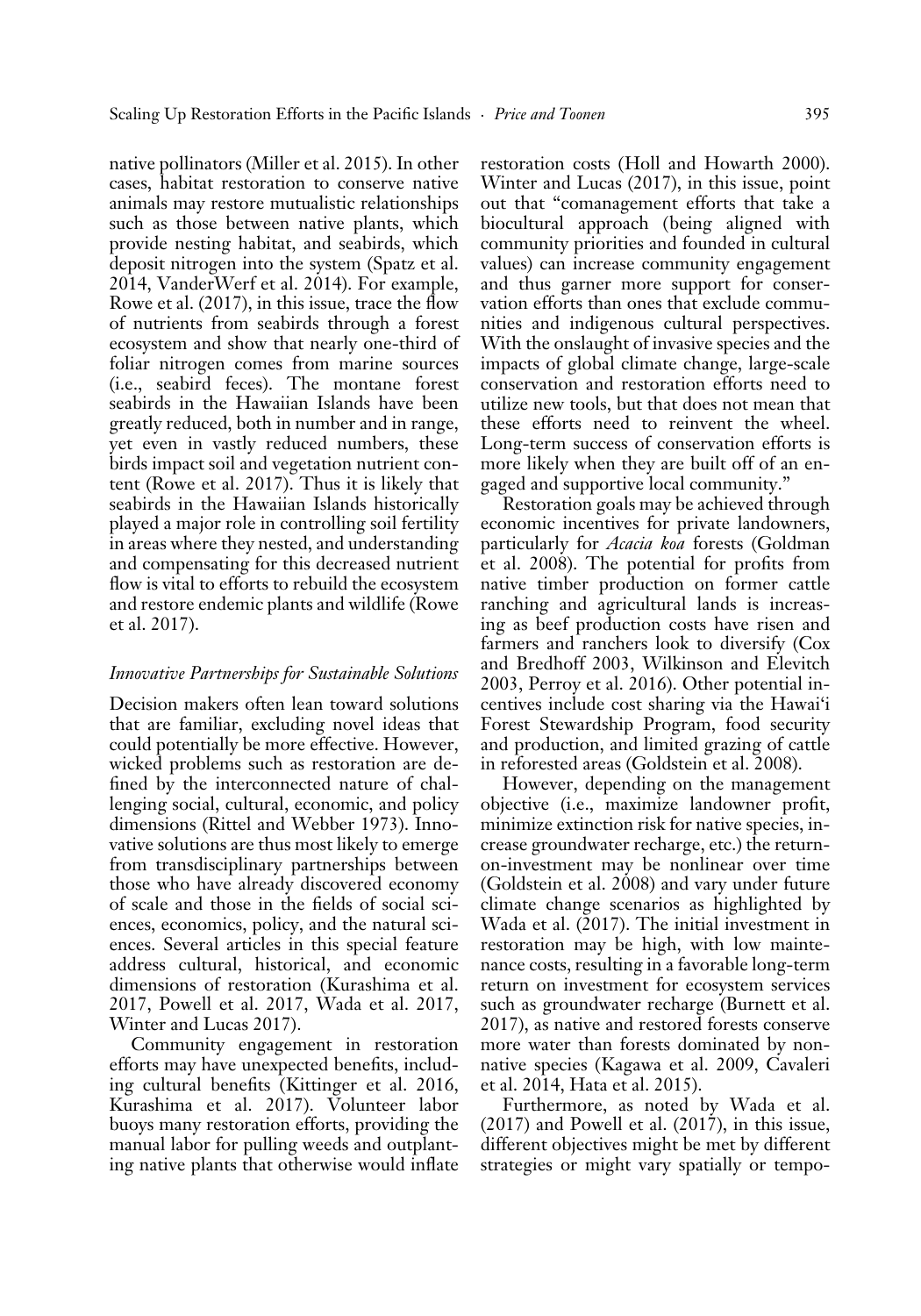rally in the likelihood of meeting various objectives.

# *Conclusions*

Wicked problems, such as those associated with attempting large-scale restoration of degraded systems, require clear identification of objectives, targeted reduction in uncertainties, and multidisciplinary collaborations to identify optimal solutions. Ultimately, we wish to restore systems in ways that reduce conservation reliance and result in resilient, self-sustaining native ecosystems (Vander-Werf 2009, Reed et al. 2012, Shiels et al. 2014). However, many potential management actions, such as propagation of native plants, production of native seeds, and cost-effective removal of invasive plants and animals at a landscape scale, still await entrepreneurial solutions (Lamb et al. 2005, Friday et al. 2015). Likewise, solutions for ecosystems that link terrestrial and marine systems on Pacific islands, such as aquatic and estuarine systems, have received less attention than forest and coral ecosystems, and a high degree of uncertainty regarding optimal management approaches remains (Englund 2008, Holitzki et al. 2013, Dudley et al. 2014). However, efforts are beginning in these areas, and the improvements to these systems will have positive, cascading effects from the mountains to the sea. This special collection of articles illustrates how objective-driven studies, highvalue research in areas of uncertainty, and collaborations among economists, cultural practitioners, and scientists can move us toward the identification of optimal solutions.

# **Literature Cited**

- Ammondt, S. A., C. M. Litton, L. M. Ellsworth, and J. K. Leary. 2013. Appl. Veg. Sci. 16:29–39. Restoration of native plant communities in a Hawaiian dry lowland ecosystem dominated by the invasive grass *Megathyrsus maximus.* Appl. Veg. Sci. 16:29–39.
- Ananda, J., and G. Herath. 2003. The use of analytic hierarchy process to incorporate

stakeholder preferences into regional forest planning. For. Policy Econ. 5:13–26.

- Arcilla, N., C. Y. Choi, K. Ozaki, and C. A. Lepczyk. 2015. Invasive species and Pacific island bird conservation: A selective review of recent research featuring case studies of Swinhoe's storm petrel and the Okinawa and Guam rail. Ornithology 156:S199– S207.
- Banko, P. C., S. C. Hess, P. G. Scowcroft, C. Farmer, J. D. Jacobi, R. M. Stevens, R. J. Camp, D. L. Leonard Jr., K. W. Brinck, J. O. Juvik, and S. P. Juvik. 2014. Evaluating the long-term management of introduced ungulates to protect the Palila, an endangered bird, and its critical habitat in subalpine forest of Mauna Kea, Hawai'i. Arct. Antarct. Alp. Res. 46:871–889.
- Barrios-Garcia, M. N., and S. A. Ballari. 2012. Impacts of wild boar (*Sus scrofa*) in its introduced and native range: A review. Biol. Invasions 14:2283–2300.
- Burnett, K., C. Wada, and A. Balderston. 2017. Benefit-cost analysis of watershed conservation on Hawai'i Island. Ecol. Econ. 131:262–274.
- Cabin, R. J., S. G. Weller, D. H. Lorence, S. Cordell, L. J. Hadway, R. Montgomery, D. Goo, and A. Urakami. 2002. Effects of light, alien grass, and native species additions on Hawaiian dry forest restoration. Ecol. Appl. 12:1595–1610.
- Cabin, R. J., S. G. Weller, D. H. Lorence, T. W. Flynn, A. K. Sakai, D. Sandquist, and L. J. Hadway. 2000. Effects of longterm ungulate exclusion and recent alien species control on the preservation and restoration of a Hawaiian tropical dry forest. Conserv. Biol. 14:439–453.
- Camp, R. J., T. K. Pratt, P. M. Gorresen, J. J. Jeffrey, and B. L. Woodworth. 2010. Population trends of forest birds at Hakalau Forest National Wildlife Refuge, Hawai'i. Condor 112:196–212.
- Cavaleri, M. A., R. Ostertag, S. Cordell, and L. Sack. 2014. Native trees show conservative water use relative to invasive trees: Results from a removal experiment in a Hawaiian wet forest. Conserv. Physiol.  $2:1-14.$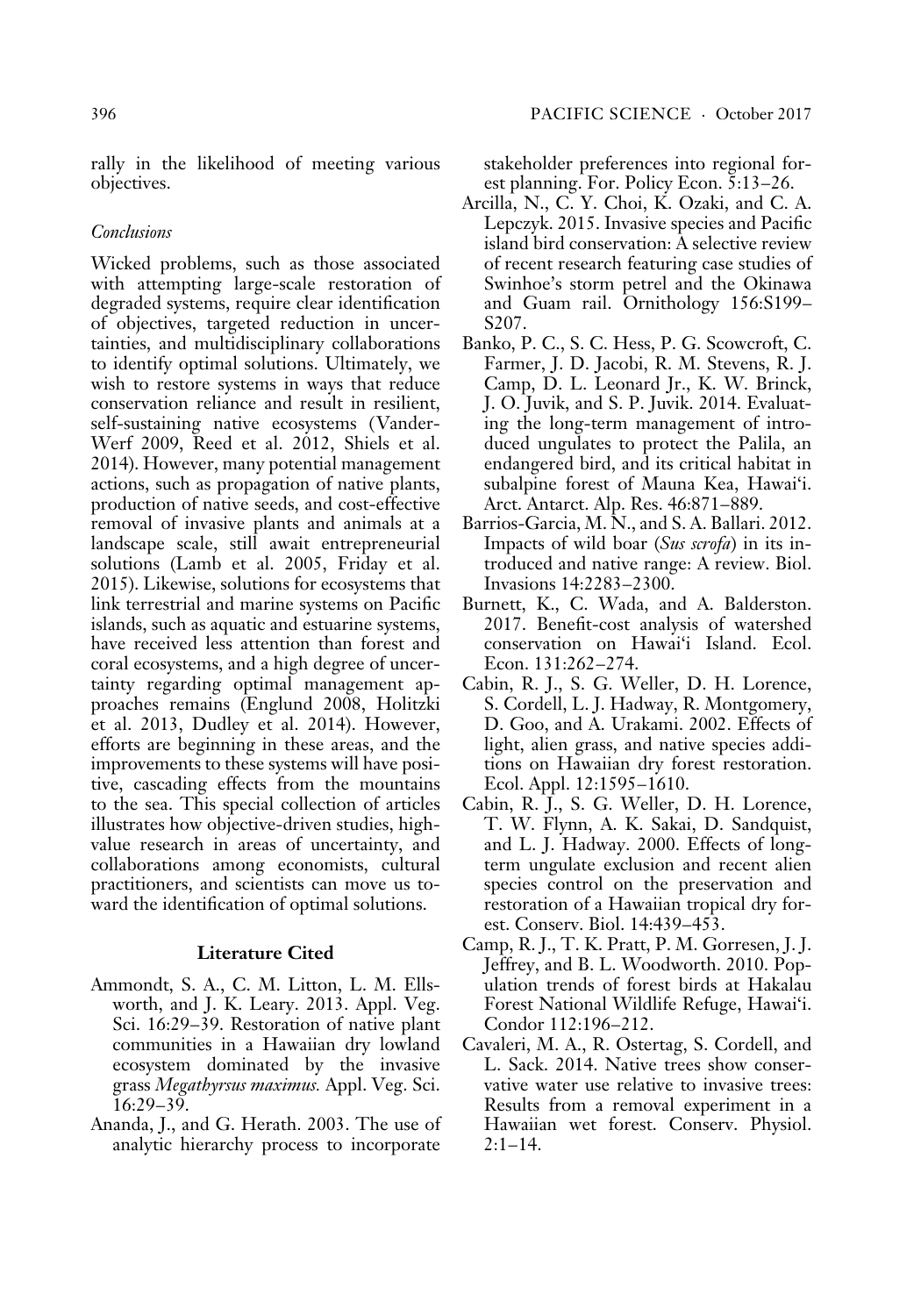- Cowie, R. H., C. Regnier, B. Fontaine, and P. Bouchet. 2017. Measuring the sixth extinction: What do mollusks tell us? Nautilus 1:3–41.
- Cox, L. J., and S. Bredhoff. 2003. The Hawai'i beef industry: Situation and outlook update. Livestock Management Series LM-8, College of Tropical Agriculture and Human Resources, University of Hawai'i at Mänoa, Honolulu.
- Daehler, C. C., and E. M. Goergen. 2005. Experimental restoration of an indigenous Hawaiian grassland after invasion by buffel grass (*Cenchrus ciliaris*). Restor. Ecol. 13:380–389.
- Dudley, B. D., R. A. MacKenzie, T. S. Sakihara, H. Dulaiova, C. A. Waters, R. F. Hughes, and R. Ostertag. 2014. Influences of N-fixing and non-N-fixing vegetation and invasive fish on water chemistry of Hawaiian anchialine ponds. Pac. Sci. 68:509–523.
- Elliott, K. C., and D. B. Resnik. 2014. Science, policy, and the transparency of values. Environ. Health Perspect. 122:647– 650.
- Englund, R. A. 2008. Invasive species threats to native aquatic insect biodiversity and conservation measures in Hawai'i and French Polynesia. J. Insect Conserv. 12:415–428.
- Failing, L., R. Gregory, and P. Higgins. 2013. Science, uncertainty, and values in ecological restoration: A case study in structured decision-making and adaptive management. Restor. Ecol. 21:422–430.
- Friday, J. B., S. Cordell, C. P. Giardina, F. Inman-Narahari, N. Koch, J. K. Leary, C. M. Litton, and C. Trauernicht. 2015. Future directions for forest restoration in Hawai'i. New For. 46:733–746.
- Goldman, R. L., L. Pejchar Goldstein, and G. C. Daily. 2008. Assessing the conservation value of a human-dominated island landscape: Plant diversity in Hawai'i. Biodivers. Conserv. 17:1765–1781.
- Goldstein, J. H., L. Pejchar, and G. C. Daily. 2008. Using return-on-investment to guide restoration: A case study from Hawai'i. Conserv. Lett. 1:236–243.
- Gon, S., A. Allison, R. Cannarella, J. Jacobi, K. Kaneshiro, M. Kido, M. Lane-Kamahele, and S. Miller. 2006. A GAP analysis of Hawai'i: Final report. U.S. Geological Survey, Washington, D.C.
- Hanna, C., D. Foote, and C. Kremen. 2013. Invasive species management restores a plant-pollinator mutualism in Hawai'i. Appl. Ecol. 50:147–155.
- Hata, K., K. Kawakami, and N. Kachi. 2015. Higher soil water availability after removal of a dominant, nonnative tree (*Casuarina equisetifolia* Forst.) from a subtropical forest. Pac. Sci. 69:445–460.
- Hess, S. 2016. A tour de force by Hawaii's invasive mammals: Establishment, takeover, and ecosystem restoration through eradication. Mammal Study 41:47–60.
- Hildebrandt, P., and T. Knoke. 2011. Investment decisions under uncertainty: A methodological review on forest science studies. For. Policy Econ. 13:1–15.
- Holitzki, T. M., R. A. MacKenzie, T. N. Wiegner, and K. J. McDermid. 2013. Differences in ecological structure, function, and native species abundance between native and invaded Hawaiian streams. Ecol. Appl. 23:1367–1383.
- Holl, K., and R. B. Howarth. 2000. Paying for restoration. Restor. Ecol. 8:260–267.
- Hulme, P. E. 2009. Trade, transport, and trouble: Managing invasive species pathways in an era of globalization. Appl. Ecol. 46:10–18.
- Joe, S. M., and C. C. Daehler. 2008. Invasive slugs as under-appreciated obstacles to rare plant restoration: Evidence from the Hawaiian Islands. Biol. Invasions 10:245– 255.
- Judge, S. W., S. C. Hess, J. K. Faford, D. Pacheco, and C. R. Leopold. 2017. Monitoring eradication of European mouflon sheep from the Kahuku Unit of Hawai'i Volcanoes National Park. Pac. Sci. 71:425– 436.
- Kagawa, A., L. Sack, K. Duarte, and S. James. 2009. Hawaiian native forest conserves water relative to timber plantation: Species and stand traits influence water use. Ecol. Appl. 19:1429–1443.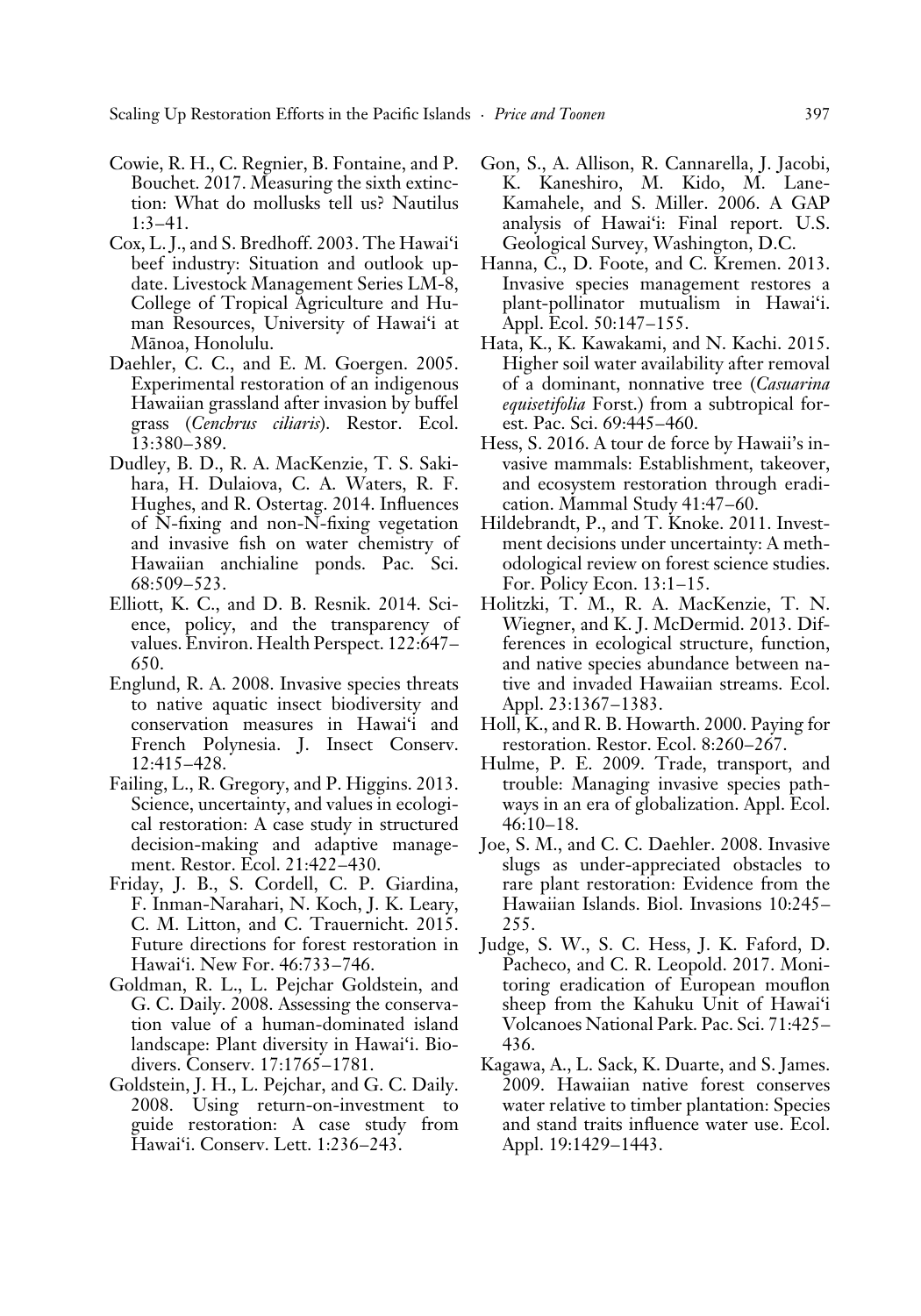- Keeney, R. L. 1992. Value-focused thinking: A path to creative decision-making. Harvard University Press, Cambridge, Massachusetts.
- Kittinger, J. N., T. M. Bambico, D. Minton, A. Miller, M. Mehia, N. Kalei, B. Wong, and E. W. Glazier. 2016. Restoring ecosystems, restoring community: Socioeconomic and cultural dimensions of a community-based coral reef restoration project. Reg. Environ. Change 16:301–313.
- Kurashima, N., J. Jeremiah, and T. Ticktin. 2017. I ka wä ma mua: The value of a historical ecology approach to ecological restoration in Hawai'i. Pac. Sci. 71:437–456.
- Lamb, D., P. D. Erskine, and J. A. Parrotta. 2005. Restoration of degraded tropical forest landscapes. Science (Washington, D.C.) 310:1628–1632.
- Leopold, C. R., and S. C. Hess. 2017. Conversion of native terrestrial ecosystems in Hawai'i to novel grazing systems: A review. Biol. Invasions 19:161–177.
- Martin, T. G., M. A. Burgman, F. Fidler, P. M. Kuhnert, S. Low-Choy, M. Mc-Bride, and K. Mengersen. 2012. Eliciting expert knowledge in conservation science. Conserv. Biol. 26:29–38.
- Medeiros, A. C., E. I. von Allmen, and C. G. Chimera. 2014. Dry forest restoration and unassisted native tree seedling recruitment at Auwahi, Maui. Pac. Sci. 68:33–45.
- Michaud, J., S. Cordell, T. C. Cole, and R. Ostertag. 2015. Drought in an invaded Hawaiian lowland wet forest. Pac. Sci. 69:367–383.
- Miller, A. E., B. J. Brosi, K. Magnacca, G. C. Daily, and L. Pejchar. 2015. Pollen carried by native and nonnative bees in the largescale reforestation of pastureland in Hawai'i: Implications for pollination. Pac. Sci. 69:67–79.
- Nogueira-Filho, S. L., S. S. Nogueira, and J. M. Fragoso. 2009. Ecological impacts of feral pigs in the Hawaiian Islands. Biodivers. Conserv. 18:3677.
- Ostertag, R., C. P. Giardina, and S. Cordell. 2008. Understory colonization of *Eucalyptus* plantations in Hawai'i in relation to light and nutrient levels. Restor. Ecol. 16:475–485.
- Pejchar, L. 2015. Introduced birds incompletely replace seed dispersal by a native frugivore. AOB Plants 7:plv072.
- Perroy, R. L., J. Melrose, and S. Cares. 2016. The evolving agricultural landscape of post-plantation Hawaii. Appl. Geogr. 76:154–162.
- Pinto, J. R., A. S. Davis, J. J. K. Leary, and M. M. Aghai. 2015. Stocktype and grass suppression accelerate the restoration trajectory of *Acacia koa* in Hawaiian montane ecosystems. New For. 46:855-867.
- Powell, K. B., L. M. Ellsworth, C. M. Litton, K. L. L. Oleson, and S. A. Ammondt. 2017. Toward cost-effective restoration: Scaling up restoration in ecosystems degraded by nonnative invasive grass and ungulates. Pac. Sci. 71:479–493.
- Reed, J. M., D. W. Desrochers, E. A. Vander-Werf, and J. M. Scott. 2012. Long-term persistence of Hawaii's endangered avifauna through conservation-reliant management. BioScience 62:881–892.
- Regan, H. M., M. Colyvan, and M. A. Burgman. 2002. A taxonomy and treatment of uncertainty for ecology and conservation biology. Ecol. Appl. 12:618–628.
- Rittel, H. W. J., and M. M. Webber. 1973. Dilemmas in a general theory of planning. Policy Sci. 4:155–169.
- Rock, K. S., M. J. Keeling, and D. A. Wood. 2012. Modelling the future of the Hawaiian honeycreeper: An ecological and epidemiological problem. Ecol. Modell. 235– 236:26–35.
- Rowe, J. A., C. M. Litton, C. A. Lepczyk, and B. N. Popp. 2017. Impacts of endangered seabirds on nutrient cycling in montane forest ecosystems of Hawai'i. Pac. Sci. 71:495–509.
- Samuel, M. D., P. H. Hobbelen, F. DeCastro, J. A. Ahumada, D. A. LaPointe, C. T. Atkinson, B. L. Woodworth, P. J. Hart, and D. C. Duffy. 2011. The dynamics, transmission, and population impacts of avian malaria in native Hawaiian birds: A modeling approach. Ecol. Appl. 21:2960– 2973.
- Scowcroft, P. G. 2013. Parent tree effects on reestablishment of *Acacia koa* in abandoned pasture and the influence of initial density